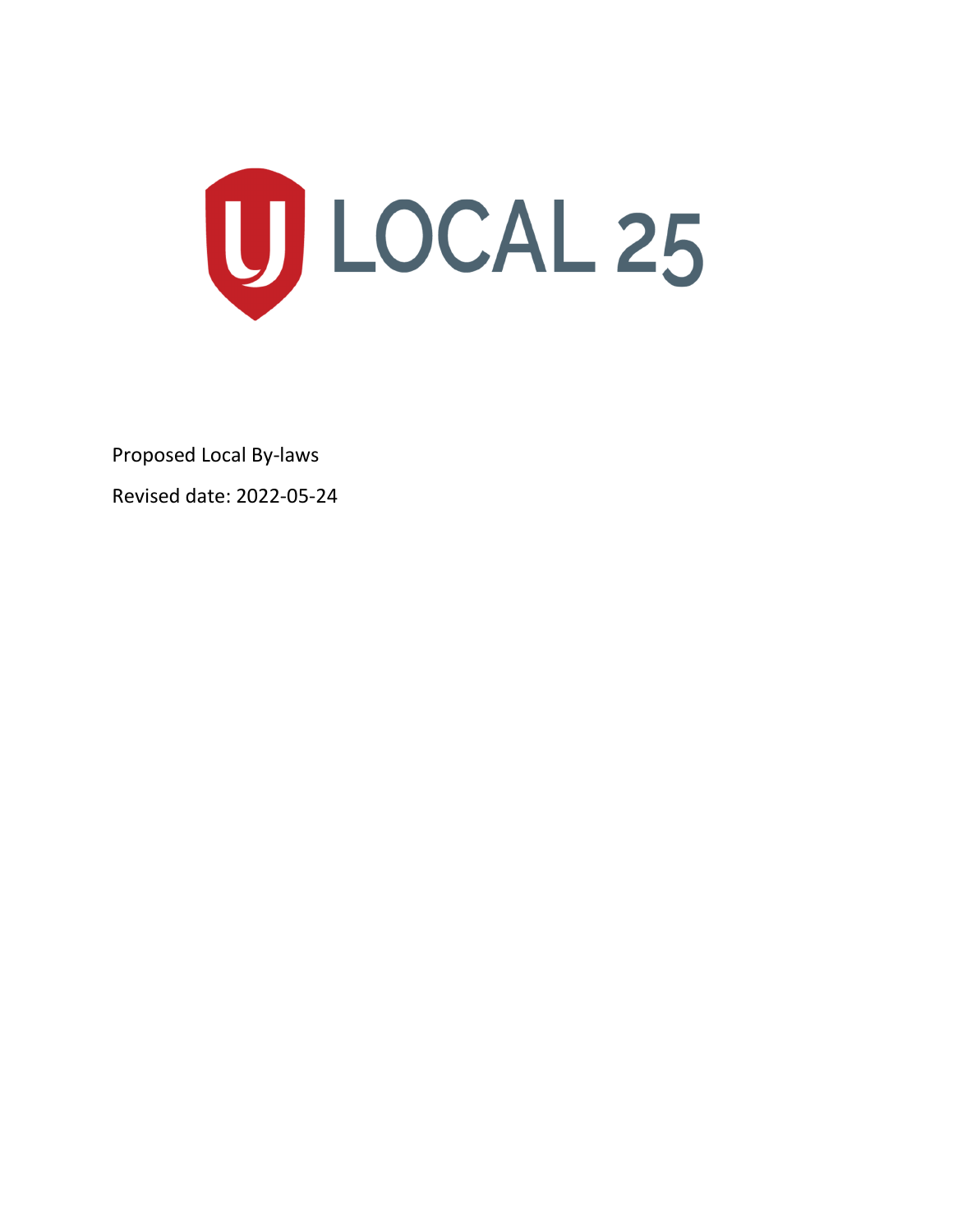#### **INDEX**

#### **Article**

- 1. Name
- 2. Jurisdiction
- 3. Objects
- 4. Local Structure
- 5. Membership
- 6. Governing Authority
- 7. The Executive Board
- 8. Local Committees
- 9. Oath of Office
- 10. Meetings
- 11. Order of Business
- 12. Conduct of Meetings and Other Local Business
- 13. Local Delegates to National Convention
- 14. Election Committee Rules and Procedures
- 15. Referendum of the Local
- 16. Charges, Trials and Appeals
- 17. Recall of Local Officers
- 18. Local Dues and Assessments
- 19. Fiscal Year and Audit
- 20. Amendments to Local Bylaws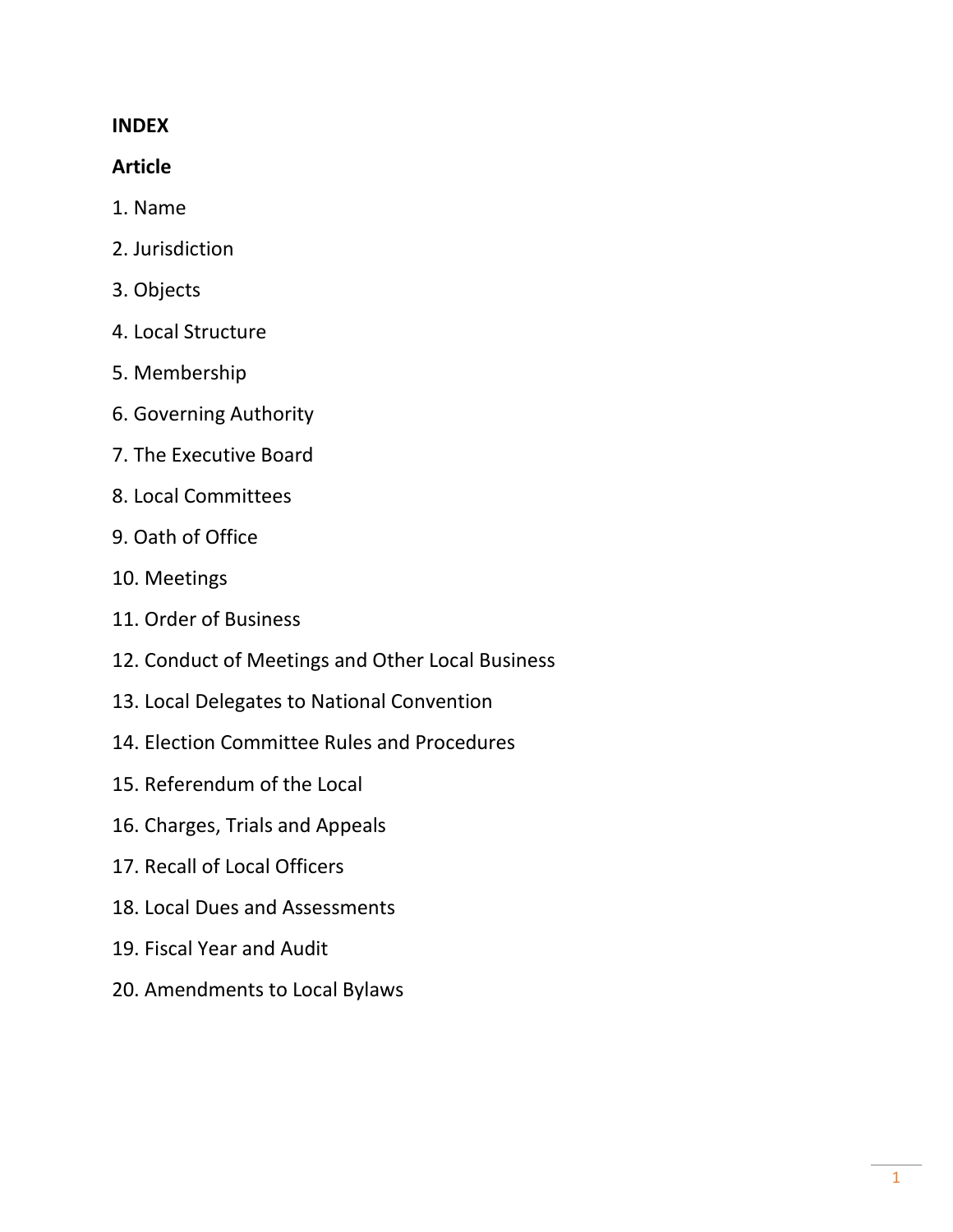# **Article 1**

# **NAME**

This Local shall be known as LOCAL 25, Unifor, hereinafter referred to as "LOCAL 25, "Unifor" or "THE LOCAL".

# **Article 2**

# **JURISDICTION**

Jurisdiction of the Local shall be the jurisdiction assigned by the National Union of Unifor (hereinafter referred to as "The Union") and appearing on the face of the Local charter.

#### **Article 3**

### **OBJECTS**

The objectives of THE LOCAL shall be to represent and serve the workers within its

jurisdiction in accordance with the Bylaws and Rules of the Local and the Constitution of The Union (hereinafter referred to as the "Constitution") and policies of the Union. The Local shall remain responsible to the Local membership including the protection of the confidentiality of membership information.

# **Article 4**

# **LOCAL STRUCTURE**

The structure of the Local shall consist of the following:

(1) Membership (Members in good standing, hereinafter referred to as "Members")

- (2) Executive Board
- (3) Committees

**Article 5** 

#### **MEMBERSHIP**

**Section 5.1**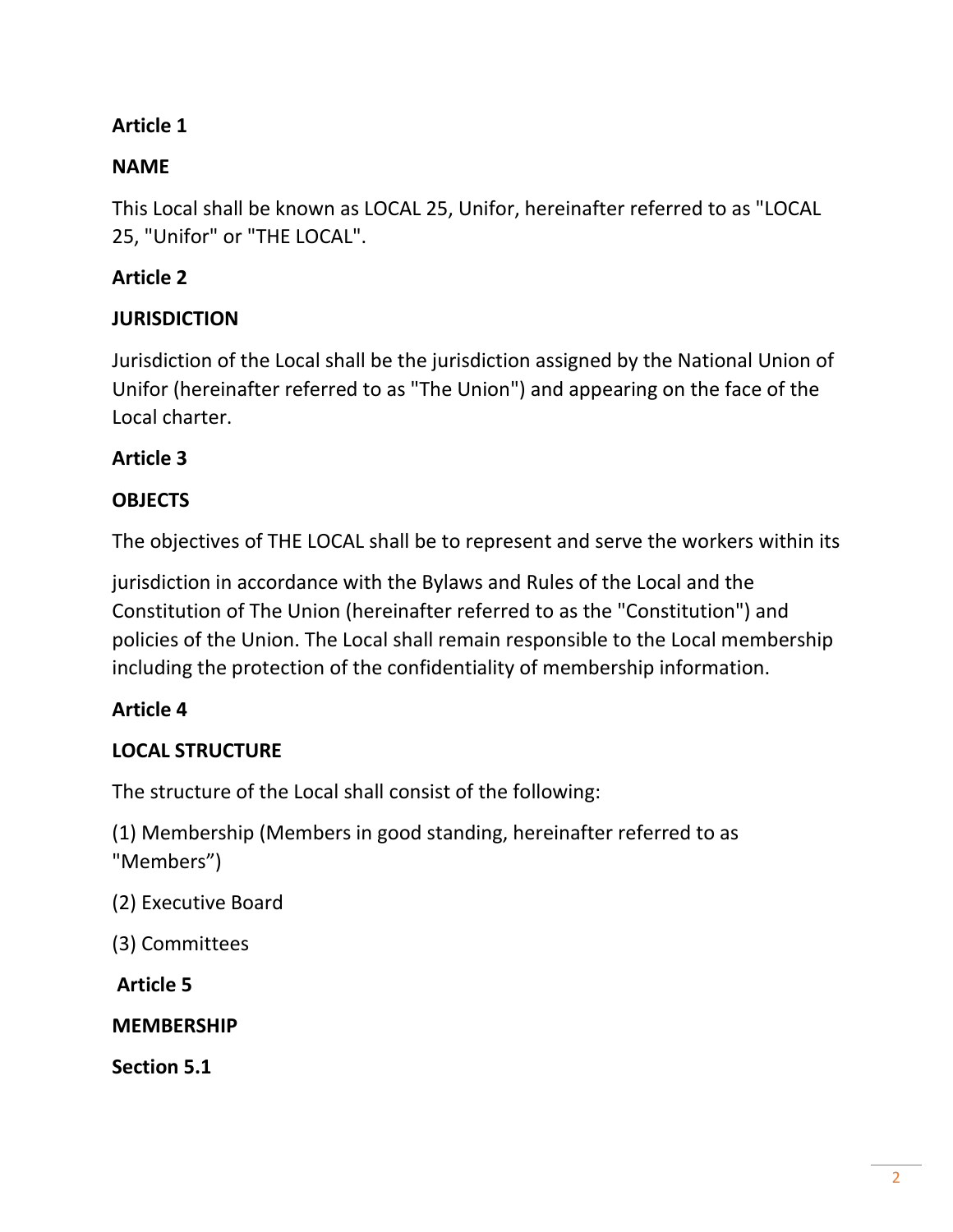### **Eligibility**

Any person eligible for membership in Unifor, as defined in Article 5 of the Union Constitution, shall be eligible for membership in the Local, if performing work within the Local's assigned jurisdiction, or if employed by the Union, a Local, or a Labour Organization representing persons within the jurisdiction of the Local

#### **Section 5.2**

#### **Application**

(a) Membership in the Local shall be obtained upon approval of the Local membership committee authorized to accept or reject membership on behalf of the Local, subject to the right of the Local to overrule any decision of the membership committee. All applicants for membership in the Local must attend a Local Membership Meeting within six meetings of the posting of their application in order to be considered for membership. Exceptions may be made on a case by case basis for applicants unable to attend meetings for valid reasons. In such cases the membership committee may approve membership, subject to the right of the Local to overrule the decision of the membership committee. An applicant for membership in Local 25, Unifor whose application has been denied by the Local membership, shall not be allowed to reapply for membership until one calendar year from the date of such denial. Change to:  $(a)$  Membership in the Local is assumed upon receipt of the first payment of dues, subject to Article 5 of the constitution, the approval of the Local Membership Committee and the right of the Local to overrule the decision of the Membership Committee. An applicant for membership in Local 25, whose application has been denied by the Local membership, shall not be allowed to reapply for membership until one calendar year from the date of such denial.

(b) Members accepting acting or temporary management positions relinquish all membership rights until such time as they are duly accepted back into the membership of the Local. Members returning from acting or temporary management assignments of less than 6 months must notify the local embership committee of their desire to be reinstated as a member of the Local The membership committee has the right to reinstate membership, or not, subject to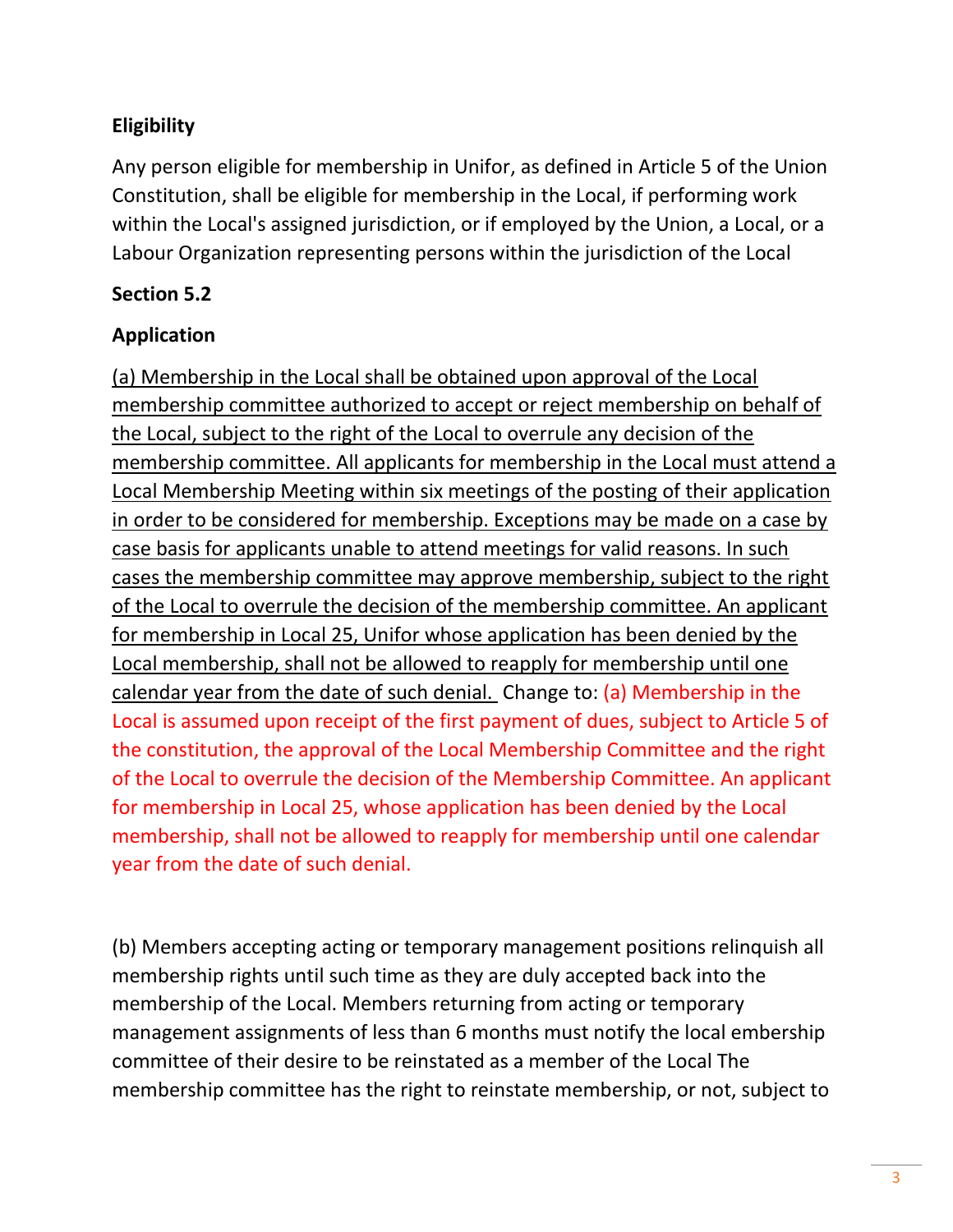the right of the Local to overrule the decision of the committee. Anyone returning from acting or temporary management assignment of 6 months or longer, or permanent management assignment of any duration, may apply for membership in the Local following the normal application for membership procedures. All membership applicants must swear an oath of allegiance found in Article 5 of the Constitution before being admitted to full membership.

# **Section 5.3**

# **Transfers**

The transfer of membership between locals of Unifor shall be made in accordance with Article 5 of the Union Constitution.

# **Section 5.4**

# **Termination**

Termination of membership in Local 25, Unifor shall be in accordance with these bylaws and Article 18 of the Unifor Constitution.

### **Article 6**

# **GOVERNING AUTHORITY**

# **Section 6.1**

# **Membership**

The affairs of the Local shall be governed by its membership in accordance with these bylaws and the Constitution and policies of the Union in the following manner:

(a) Through actions taken at membership meetings or by referendum of the membership.

(b) Through actions and decisions of the Executive Board between membership meetings, subject to the right of the Local to overrule the action or the actions and decisions of the Executive Board.

# **Section 6.2**

**Local Executive officers**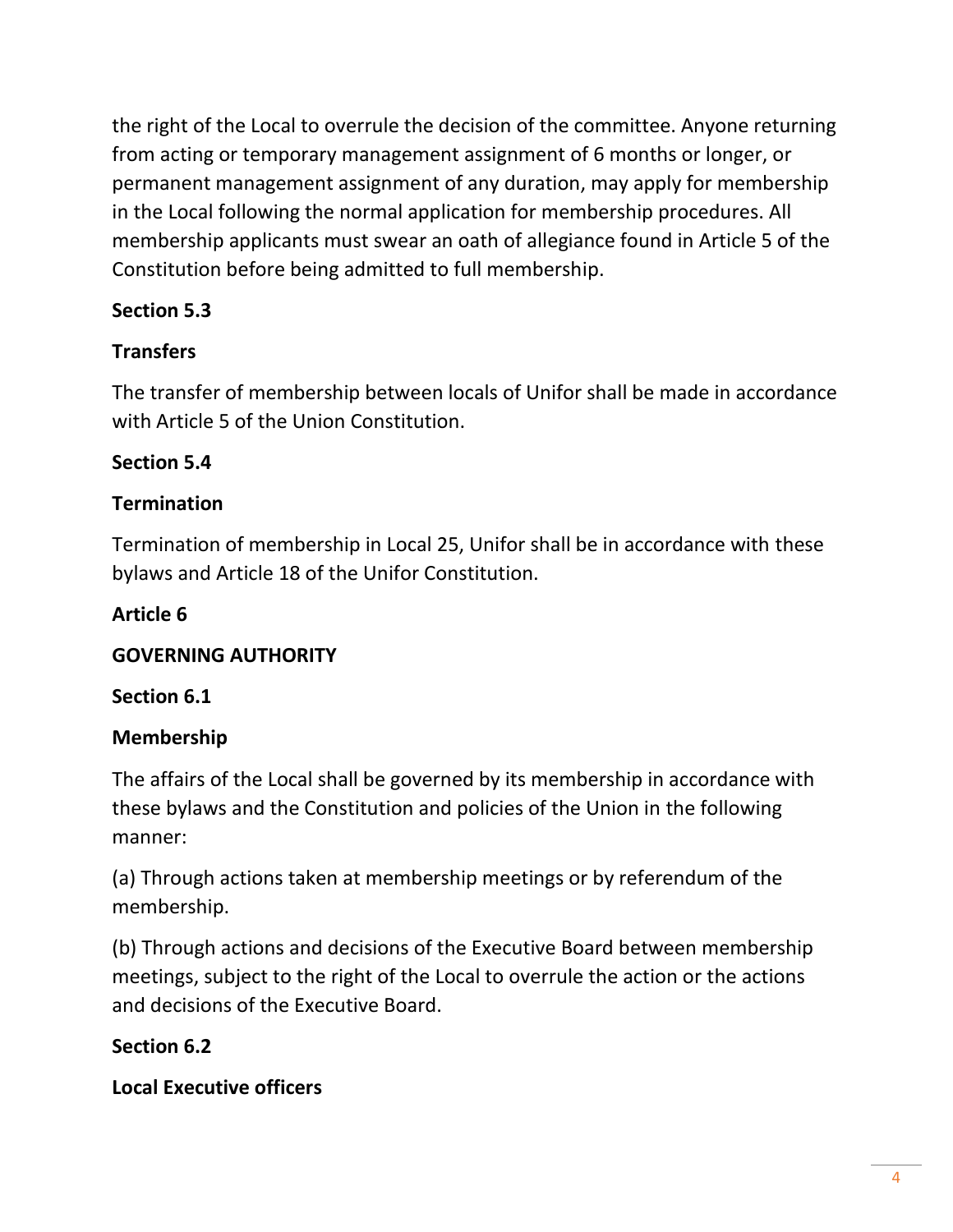The Officers of the local shall be:

- (1) President
- (2) Vice-President
- (3) Secretary
- (4) Treasurer
- (5) Chief Stewards (3)

#### **Section 6.3**

#### **Duties**

The duties of Local officers shall be as follows:

(1) The President shall:

a) be responsible for the overall conduct of the Local's business

b) Preside at the Local membership and Local Executive Board meetings

c) Countersign all cheques drawn on the Local Treasury, or in his/her absence, ensure another officer is authorized to countersign cheques

d) Be the official spokesperson for the Local

e) Be the first delegate and head of delegation to all Unifor, CLC, Regional Councils, Conferences), OFL, and subsidiary body conventions.

f) Perform whatever additional duties as may be assigned by the Local or required by the policies or Constitution of the Union

g) The President will be ex-officio member of all committees with the exception of the Election Committee

2) The Vice-President shall:

a) Work under the direction of the Local President

b) Assume the duties of the President in his/her absence

c) Perform whatever duties as may be assigned by the Local, the Executive Board, or the Local President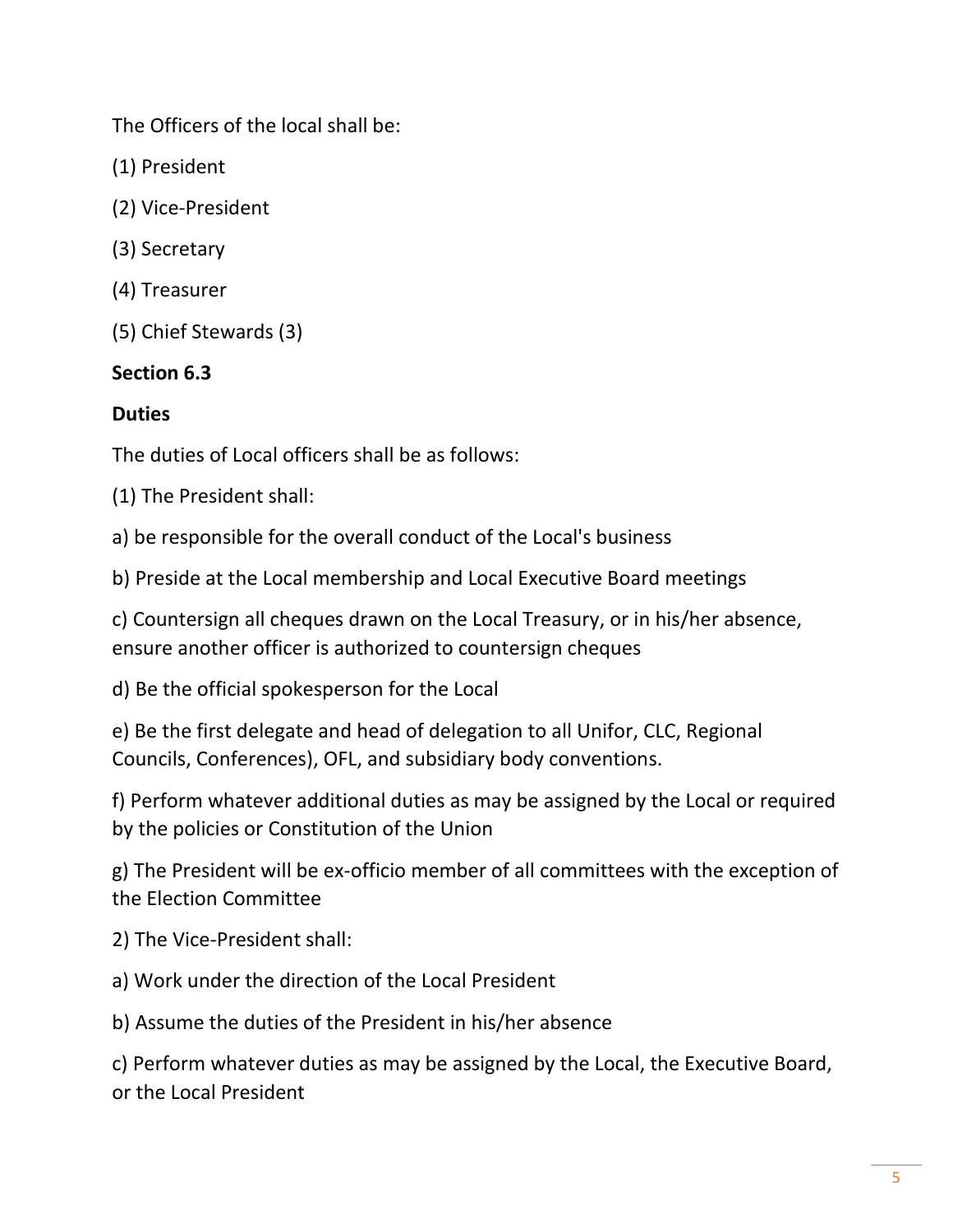d) Assist all Local Committees

3) The Secretary shall:

a) Maintain an up-to-date record of the Local Membership

b) Record and maintain the minutes of all meetings of the Local and the Local Executive Board

c) Furnish the President and regional Vice-President of the Union with copies of any changes in the Local By laws within thirty (30) days of such changes being made

d) Perform such other duties as may be assigned by the Local, the Local Executive Board, or the Local President

4) The Treasurer shall:

a) Be custodian of all assets of the Local

b) report to each membership meeting on the financial status of the Local

c) Cause the payment of all bills approved by the Local President

d) Deposit moneys of the Local in such bank or financial institution as designated by the Local Executive

e) Prepare an annual budget

f) Perform such other duties as may be assigned by the Local, the Local Executive Board, or the Local President

5) The Chief Stewards shall:

a) Investigate, process, and prosecute grievances and complaints to their conclusion

b) Be members of the local grievance committee

c) Familiarize all stewards with the provisions of the Collective Agreement and advise them on grievance handling

d) Keep stewards informed on the activities of the Local and the Union through regular steward's meetings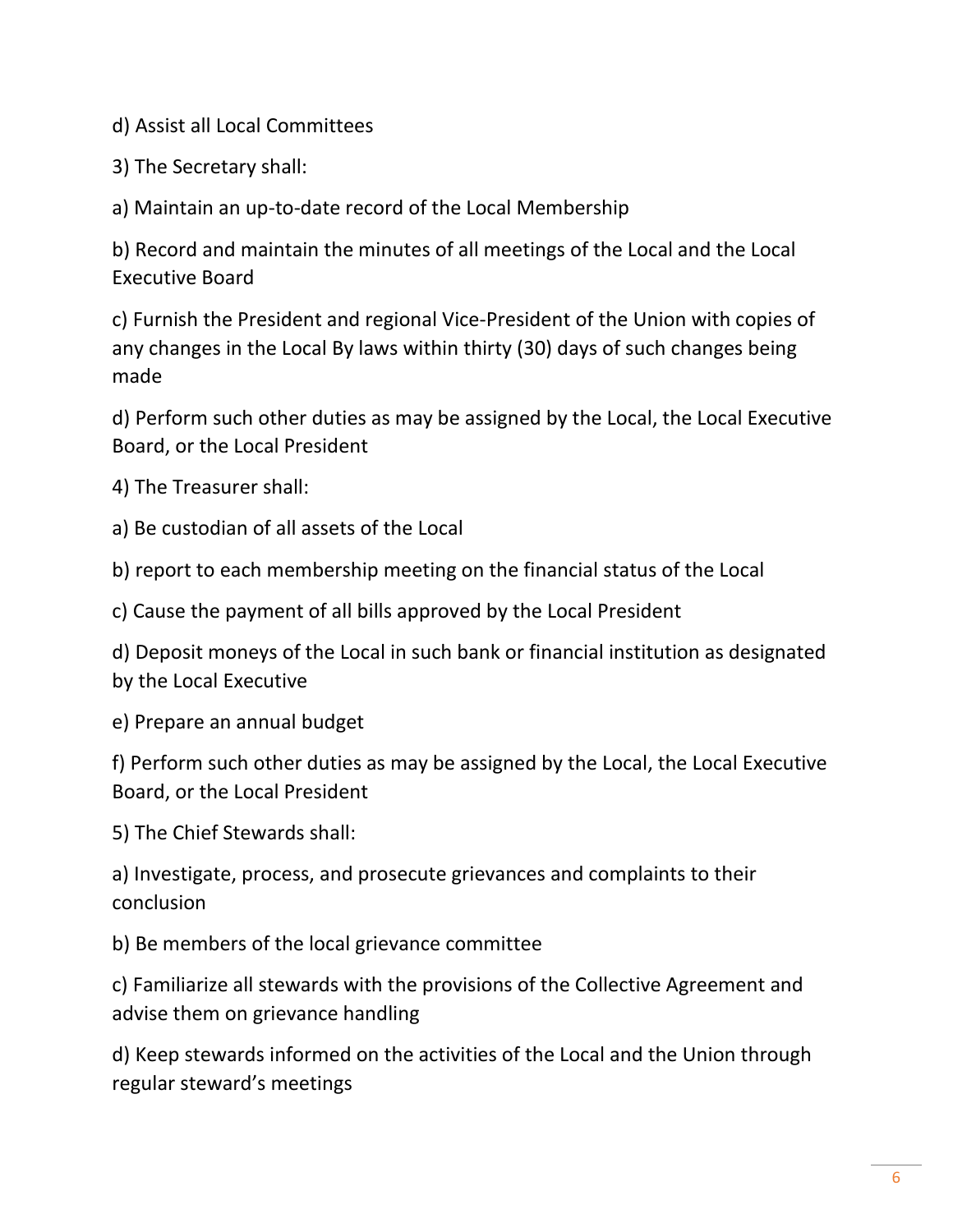e) Perform such other duties as may be assigned by the Local, the Local Executive Board, or the Local President

# **Section 6.4**

# **Local stewards**

There shall be as many stewards as the Local deems necessary up to the maximum allotted by the National Union. Stewards shall be elected by the group of members they shall represent; however, where the members fail to elect a steward, the Local Executive may appoint one, subject to the right of the Local membership to overrule such appointment. The duties of the Local steward shall be as follows:

(1) To become familiar with all provisions of the Collective Agreement and thoroughly investigate all grievances and complaints coming within his/her jurisdiction

(2) To be completely familiar with the grievance procedure

(3) To receive complaints and grievances from any member of the bargaining unit they represent and make every effort in conformity with the grievance procedure to satisfactorily settle grievances and complaints (4) To refer to a Chief Steward in a timely manner, all complaints and grievances that have not been satisfactorily settled

(5) To forward all complaints and grievances settled satisfactorily to the grievance committee

(6) To turn over all papers, documents funds or other property of the Local at the conclusion of his/her term, of office to the Local or to his/her successor in office.

(7) To attend steward's meetings.

(8) perform other such duties as may be assigned by the Local or the Executive Board.

**Article 7** 

# **THE EXECUTIVE BOARD**

**Section 7.1**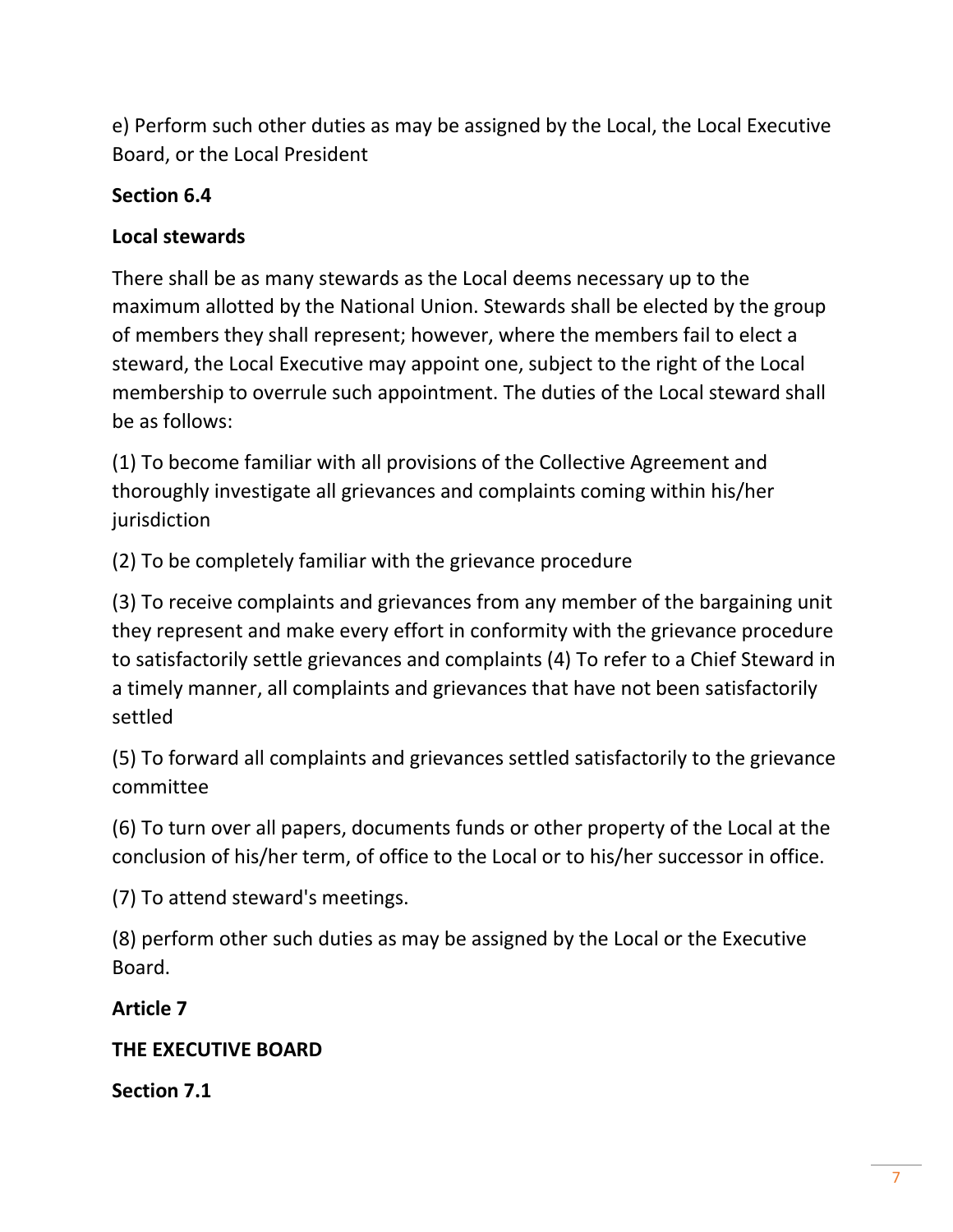### **Nominations and Elections**

Nominations and elections will be done according to Article 14 Section 5.

#### **Section 7.2**

#### **Vacancies**

(1) A vacancy in the office of Local President shall be filled by election within sixty (60) days. The Vice-President shall assume all responsibilities of the office of Local President until a successor Local President has been elected and sworn in. (2) Vacancies in other Local offices shall be filled in the same manner as that required for regular elections and within sixty (60) days, except that the Executive Board, subject to membership approval, may appoint a member of the Local to the vacant position for the duration of the term of office.

### **Article 8**

#### **LOCAL COMMITTEES**

#### **Section 8.1**

#### **Committees**

The Local may have the following regular committees:

- (1) Membership Committee
- (2) Organizing Committee
- (3) Election Committee
- (4) Education Committee
- (5) Trustee Committee
- (6) Social Committee
- (7) Health and Safety Committee
- (8) Bylaws Committee
- (9) Grievance Committee
- (l0) Women's Committee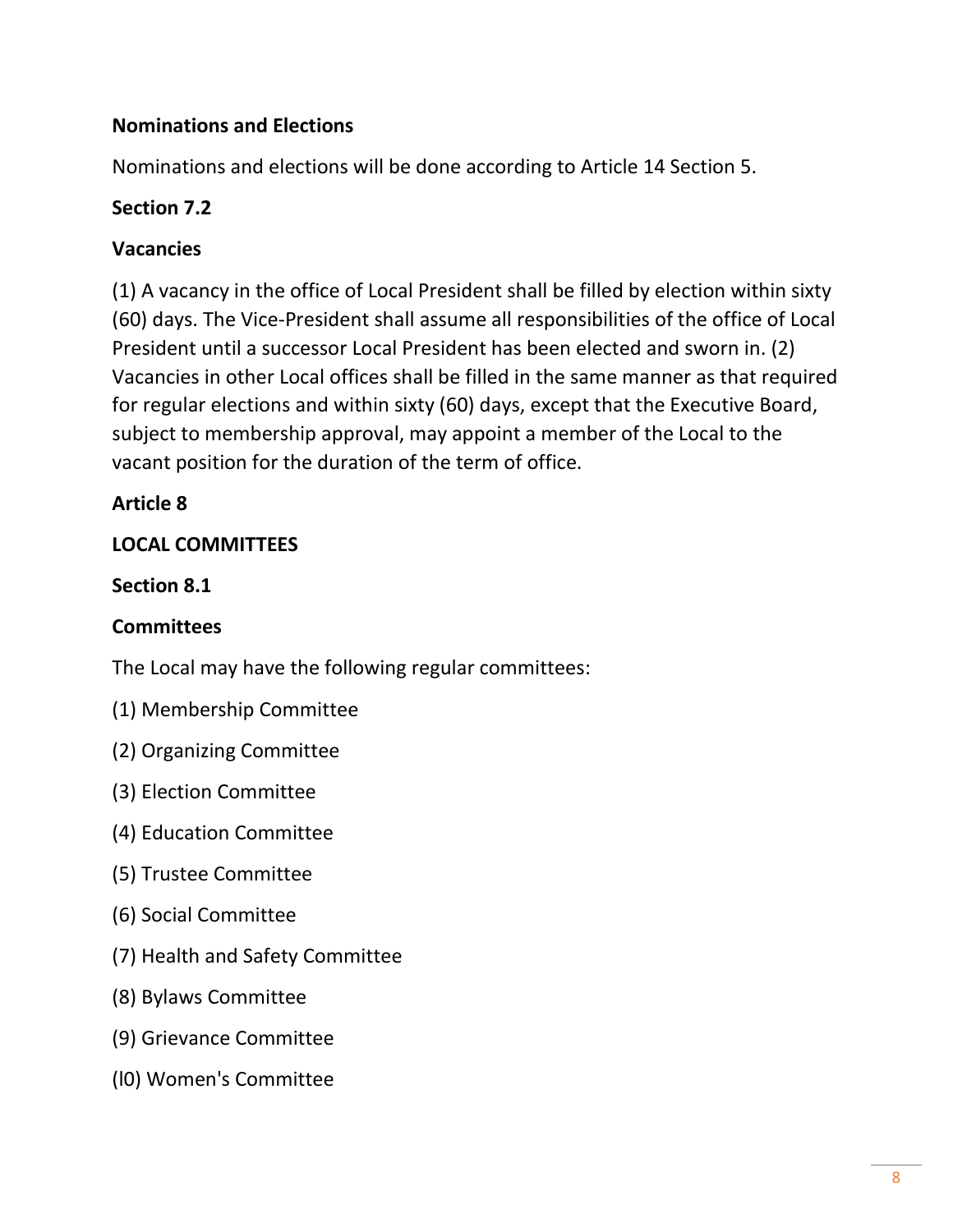- (13) Young Workers Committee
- (14) Human Rights Committee
- (15) The Lesbian, Gay, Bisexual and Transgender Committee (LGBT)
- (16) Workers with Disabilities Committee
- (17) Union in Politics Committee

### **Section 8.2**

#### **Committee Members**

Members of all committees shall be elected in September, October or November of every odd numbered year, or appointed by the Local Executive Board, subject to the right of the Local membership to overrule such appointments. A member of any Local committee may be removed by a majority vote of the Local Executive Board, subject to the right of the Local membership to overrule the action of the Local Executive Board. A committee member may also be removed by action of the Local at a membership meeting.

# **Section 8.3**

# **Duties of Committees**

(1) The Membership Committee shall accept or reject membership applications in accordance with the Bylaws and Rules of this Local and Article 5 of the Constitution and policies of the Union. The committee shall also assist the Local secretary in maintaining a record of the Local membership.

(2) The Organizing Committee shall assist the Local officers and members in organizing all eligible non-members within the Local's jurisdiction.

(3) The Election Committee shall conduct all nominations, elections and referenda of the Local.

(4) The Education Committee shall assist in developing the Local's educational program and with the Local officers be responsible for effectuating the Union's and the Local's educational programs.

(5) The Trustee Committee shall: (a) Audit the books of the Local according to Article 12 of the Constitution and make a report of its findings to the Local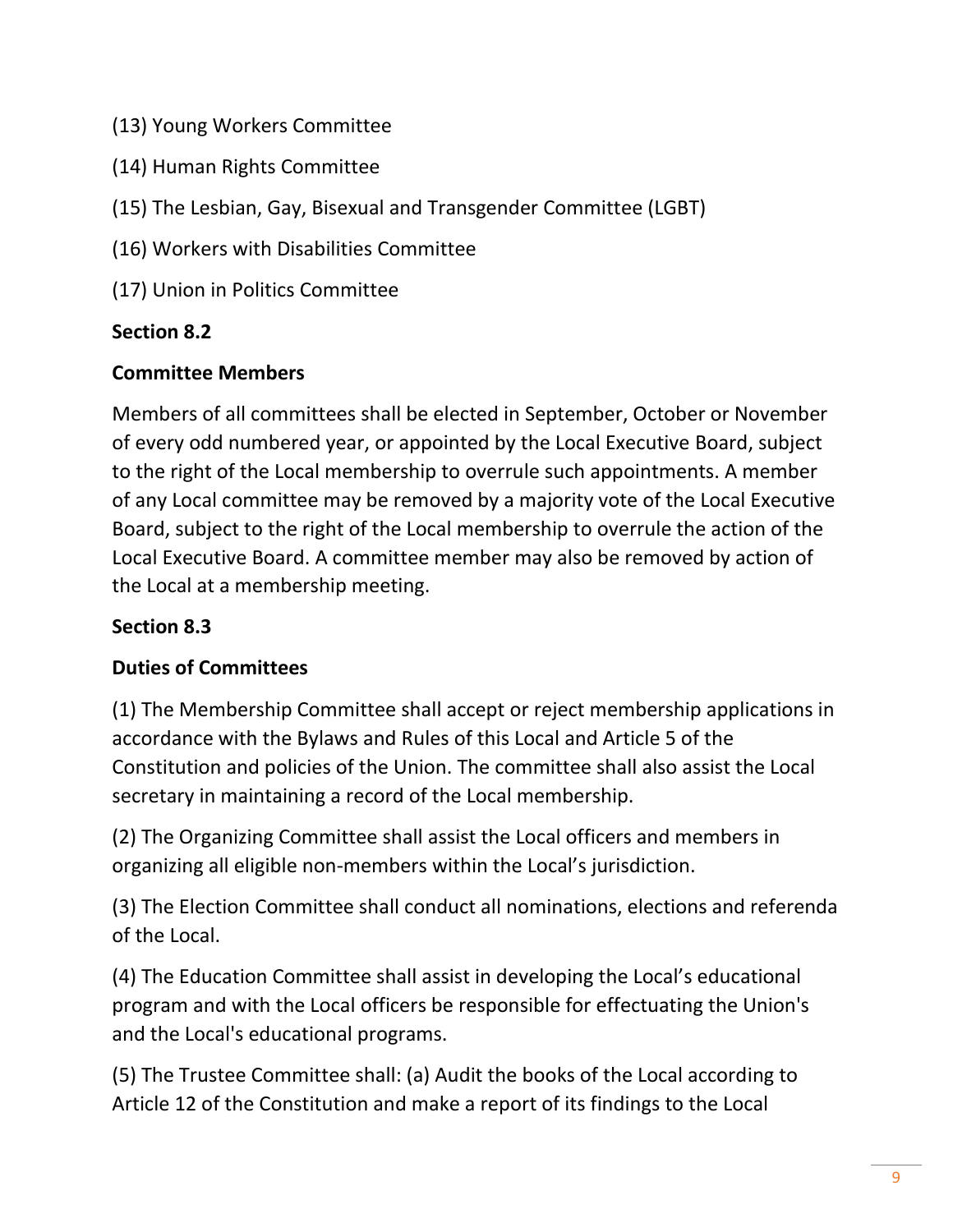membership. (b) Make recommendations to the Local officers and to the membership of methods or procedures intended to enhance the Local's financial situation. (c) Assist the treasurer in preparing an annual budget and perform quarterly audits.

(6) The Social Committee shall deal with all social activities of the Local.

(7) The Local Health and Safety Committee shall deal with all health and safety matters pertaining to members of the Local, with the understanding that some items will have to be referred to the Bell Corporate Safety and Health Committee, or the Safety and Health Committee of another bargaining unit. After being elected or appointed to the Local Health & Safety Committee, a member must complete a Health and Safety training course recognized by the Local before becoming a full member of the Local Health & Safety Committee.

(8) The Bylaws Committee shall work with the secretary of the local to ensure that the written record of the Local's Bylaws is kept up-to-date.

(9) The Grievance Committee shall consist of the Chief Stewards and the local president. This committee shall review and process grievances to higher levels of management.

(10) The Women's Committee shall deal with women's issues raised by members of the Local.

(11) The Young Workers Committee shall be limited to workers under the age of 25, and shall deal with all issues raised in regards to young workers

(12) The Human Rights Committee shall be deal with all issues raised by members of the local in regards to human rights and the Canadian Human Rights Code

(13) The Lesbian, Gay, Bisexual and Transgender Committee (LGBT) shall deal with all LGBT issues raised by members of the local

(14) The Workers with Disabilities Committee shall deal with all issues raised by members of the local concerning disabled workers

(15) Union in Politics Committee shall deal with issues arising out of Municipal, Provincial and Federal elections.

# **Article 9**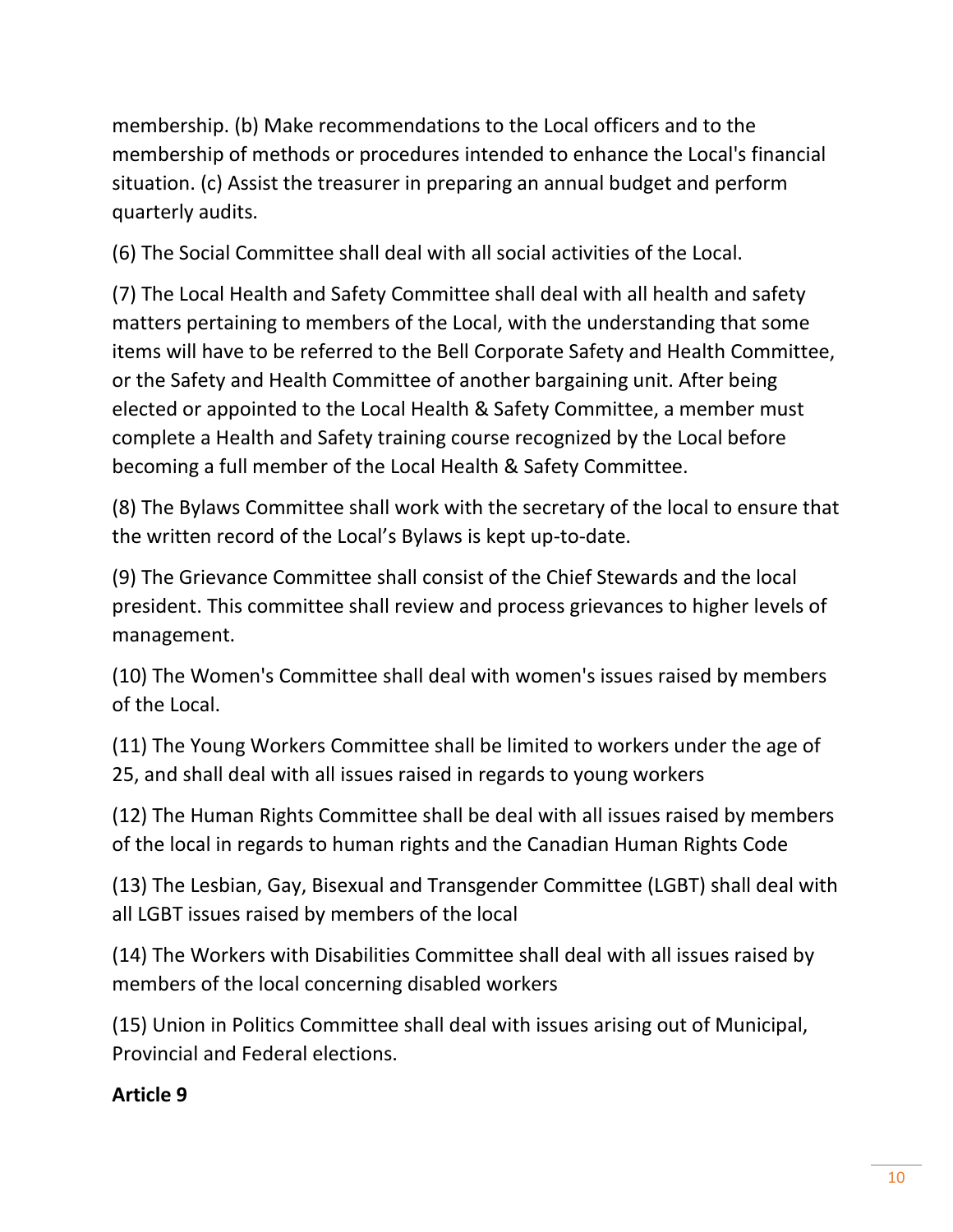#### **OATH OF OFFICE**

The Oath of Office and swearing in ceremony shall be fulfilled in accordance with Article 24 of the Unifor Constitution. The ceremony may be performed by an outgoing Local Union President or a National Representative.

The Installing Officer says:

"Give attention while I read to you the obligation:

"Do you pledge on your honour to perform the duties of your respective offices as required by the Constitution of the Union and to bear true and faithful allegiance to Unifor?

Do you pledge to promote a harassment and discrimination-free environment and work to ensure the human rights of all members are respected?

Do you pledge to support, advance and carry out all official policies of the Union and to work tirelessly to advance and build the membership of our Union?

Do you pledge to deliver all books, papers, and other property of the Union that may be in your possession at the end of your term to your successor in office, and at all times conduct yourself as becomes a member of this Union?"

Officers respond, "I do."

The Installing Officer then says:

"Your responsibilities are defined in the By-Laws, Constitution and policies of Unifor. Should any emergency arise not provided for in these, you are expected to act according to the dictates of common sense, guided by an earnest desire to advance the best interest of the Union. I trust you will all faithfully perform your duties so that you may gain the esteem of your brothers and sisters and the approval of your conscience.

"You will now assume your respective offices."

**Article 10 MEETINGS Section 10.1**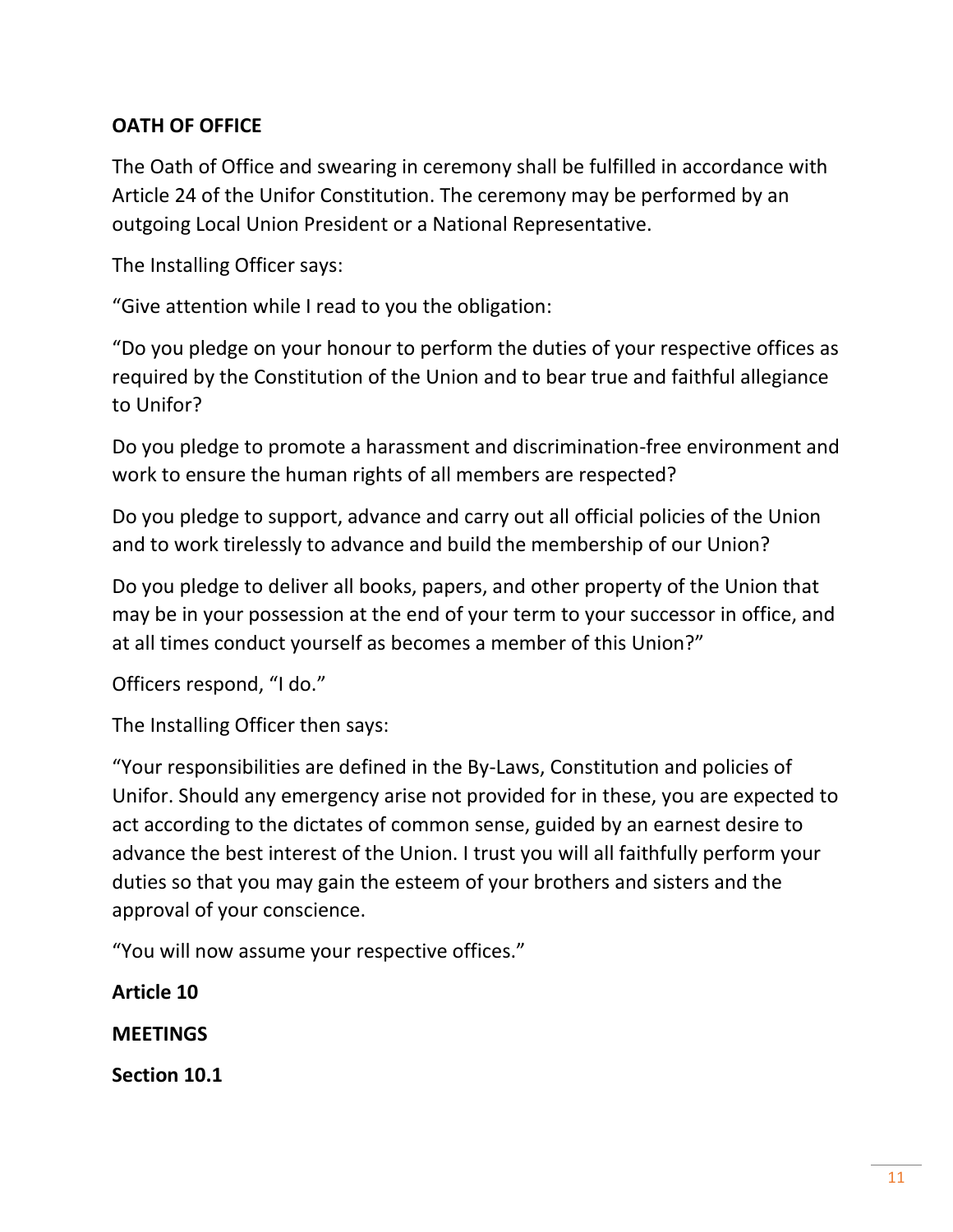#### **Local Meetings**

Regular meetings of the Local shall normally be held on the first Wednesday of each month at 5:30 p.m. There shall be a minimum often (10) meetings called every year. If no quorum at the membership meeting, the next meeting requires no quorum to do business. Change to: There shall be no less than four regular membership meetings of the Local, one held once every three months, between January 1st and December  $31<sup>st</sup>$  of that year. If no quorum at the membership meeting, the next meeting requires no quorum to do business. Meetings must be announced with 10 days notice on the Local 25 website.

#### **Section 10.2**

#### **Special Meetings**

Special meetings may be called by a majority vote of the Local officers, or by a petition signed by twenty (20) members. Upon the receipt of a proper petition, the Local officers shall call a special meeting to be held within ten (10) days. A majority of the officers or a majority of the members of a committee shall constitute a quorum for these meetings

#### **Article 11**

#### **ORDER OF BUSINESS**

The order of business at the Local meetings shall be as follows:

- (l) Call to Order
- (2) Anti-harassment statement
- (3) Roll Call of Officers
- (4) Tabling of Agenda
- (5) Reading and Action on Minutes of Previous Meeting
- (6) Accepting Membership Applications (DELETE and re-number)
- (7) Reports of Officers
- (8) Reports of Committees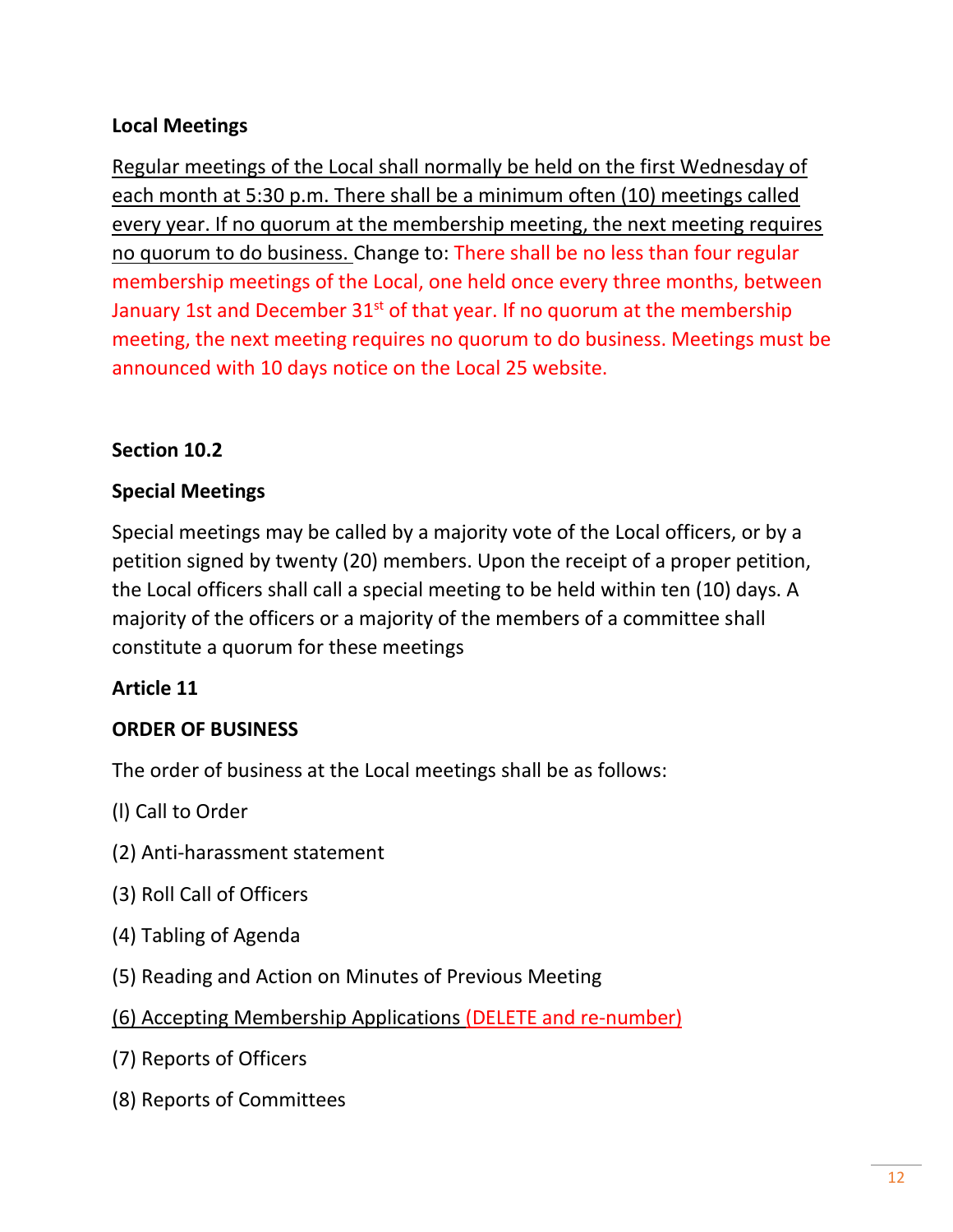(9) Unfinished Business

(10) New Business

(11) Adjournment

The order of business may be suspended by a two-thirds (2/3) vote of the members present.

### **Article 12**

### **CONDUCT OF MEETINGS AND OTHER BUSINESS OF THE LOCAL**

### **Section 12.1**

# **Membership Meetings**

Membership meetings and any other business of the Local shall be conducted under these Bylaws and rules of the Local, and in conformity with the Constitution. During membership meetings, on questions where the Local bylaws, the Local rules, or the Constitution do not clearly apply, Bourinot's Rules of order shall govern. The number of members in good standing constituting a quorum at the Local meetings shall be twenty (20). The only business of the local that does not require a quorum is the acceptance of new members at a regularly scheduled monthly meeting. (DELETE)

# **Article 13**

# **LOCAL DELEGATES TO THE NATIONAL CONVENTION AND COUNCILS**

# **Section 13.1**

# **The President**

The President of the Local shall be Chairperson of the Delegation and the first delegate to all, Unifor National Convention, Councils, Bargaining Caucus, CLC, OFL, and subsidiary body conventions.

# **Section 13.2**

# **Other Delegates**

In the event the Local elects more than one delegate to Union National conventions, the Local shall determine the convention votes assigned to each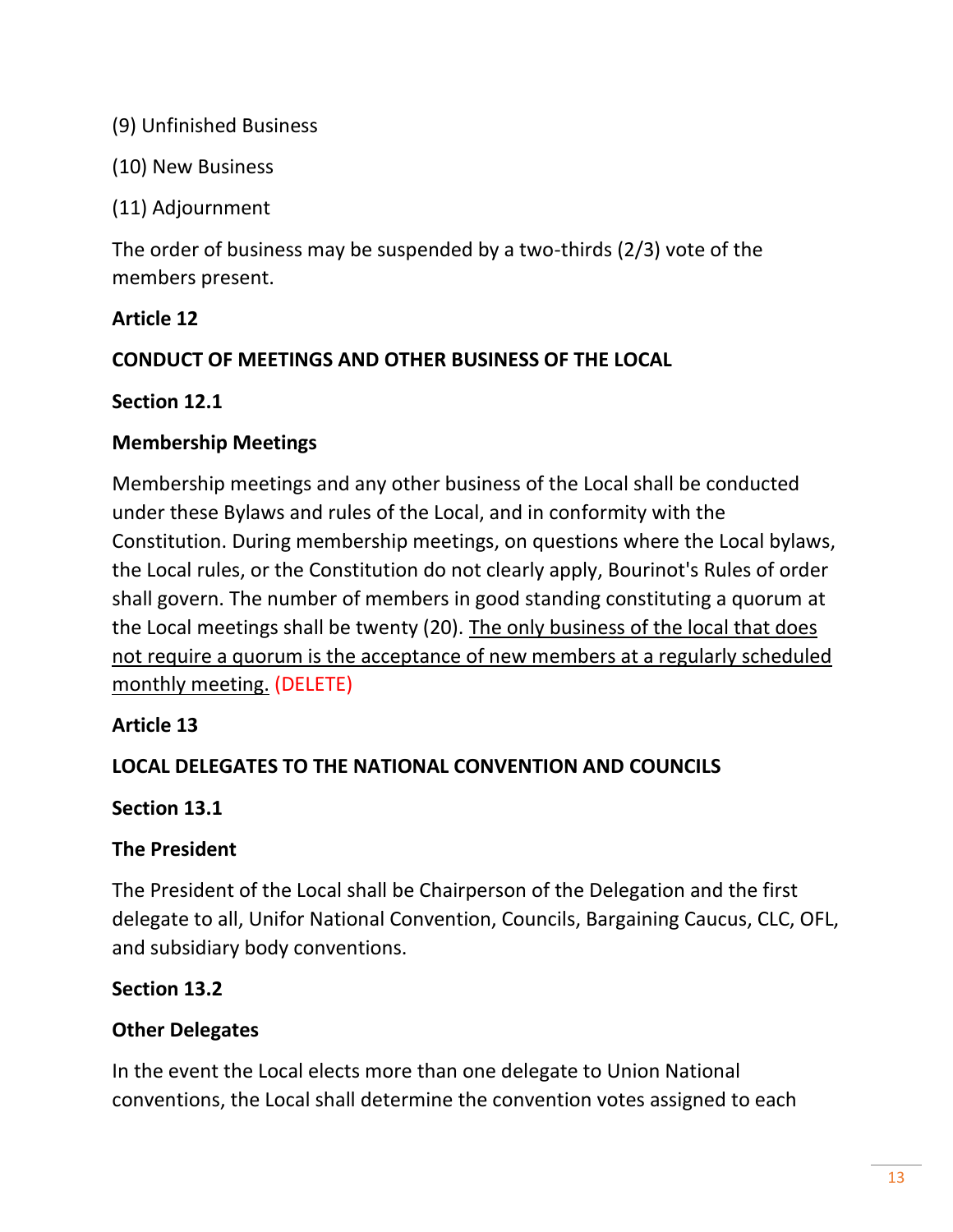delegate in accordance with Article 6 of the Union Constitution. It shall be the duty of the Secreary of the Local to certify the Local delegates to the Union Convention to the Secretary -Treasurer of the Union within the limits specified in Article 6 of the Union Constitution.

# **Article 14**

# **LOCAL 25 ELECTION COMMITTEE RULES AND PROCEDURES**

# **Section 14.1**

# **Purpose**

The purpose of these "Election Committee Rules and Procedures" is to provide a tool for the Election Committee and the members of the Local. The rules herein simply consolidate provisions, which are scattered throughout the Constitution and the Local Bylaws; the rules also provide standard procedures not dealt with by the Constitution or the Bylaws. The provisions of this document cannot supersede any clause of either the Constitution or the Local Bylaws.

# **Section 14.2**

# **OBJECTS**

The Election Committee of Unifor Local 25, in order to fulfill its Obligations must:

(1) Conduct all nominations, elections and referenda of the Local

(2) Establish, maintain and enforce the" Rules of Election" of the Local.

(3) Ensure that the" Rules of Election" conform with the requirements of the Constitution and Bylaws of the Local.

(4) Establish and provide all forms and ballots for Local elections.

(5) Determine the validity of all appeals and questions arising from an election or referendum, subject to the right of appeal to the Local Executive board, or the Local membership.

# **Section 14.3**

# **THE ELECTION COMMITTEE CODE OF ETHICS**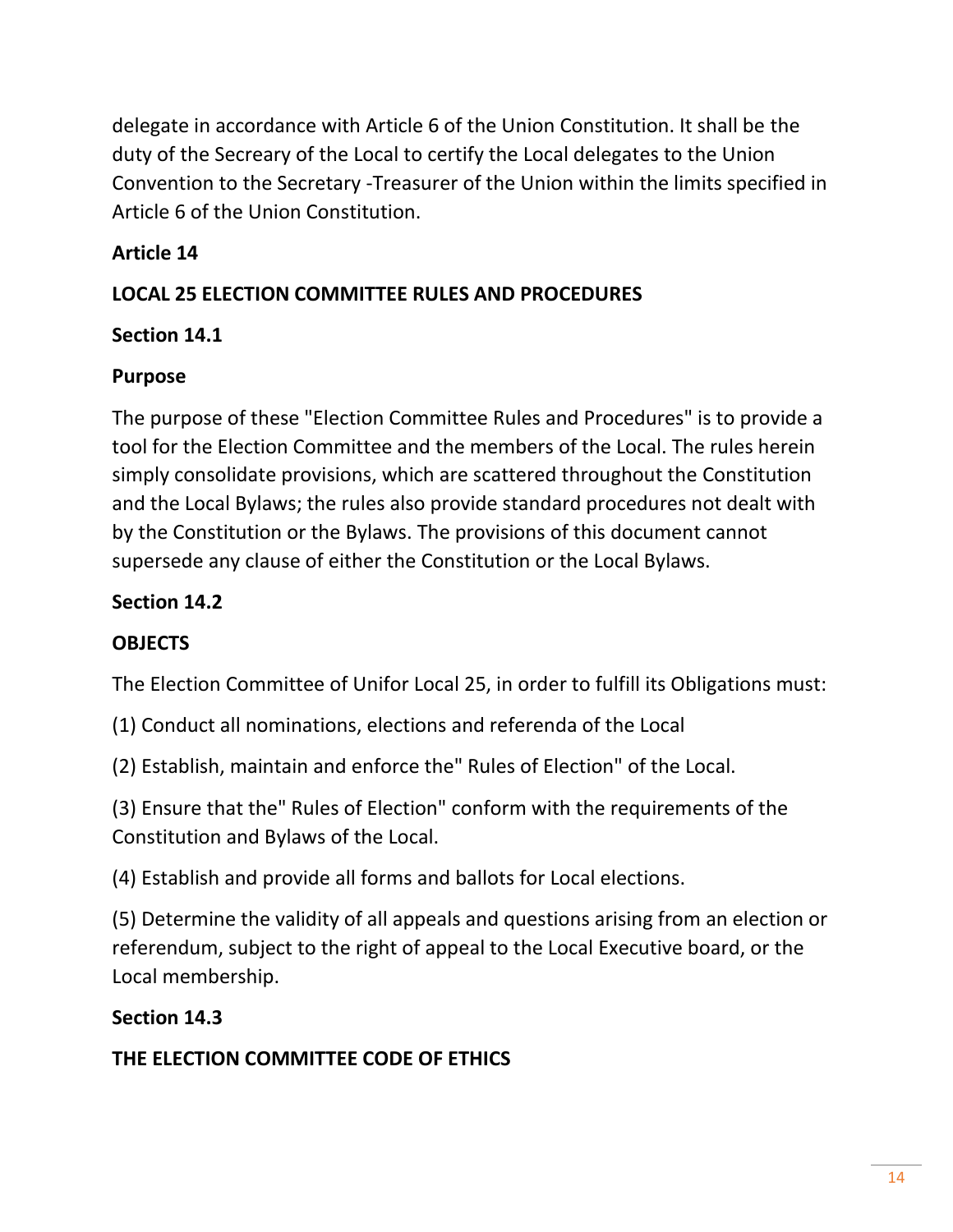(1) All members of the Election Committee shall be members of the Local in good standing.

(2) Members of the Election Committee shall not be eligible to run for any Local Executive Board position.

(3) Members of the Committee wishing to run for an Executive Board position must submit his/her resignation in writing to the Chairperson of the Committee prior to the issue of the "Notice of Elections. " If the Chairperson resigns he/she shall submit a resignation in writing to the Vice-President

(4) Members of the Committee wishing to be candidates in any elections of the Local other than for the Executive Board must refrain from active participation in the Election Committee for the duration of the election. Notice of intention to be a candidate in such elections must be made in writing to the chairperson of the Committee prior to the issue of the "Notice of Election". The chairperson shall submit notice in writing to the Vice-President.

(5) Members of this Committee shall remain impartial in all elections and referenda and shall not actively support a candidate or a viewpoint

# **Section 14.4**

#### **GENERAL RULES OF ELECTIONS**

(1) All elections in the Local shall be conducted by secret ballot.

(2) Ballots must be marked as indicated, otherwise they shall be considered spoiled.

(3) Each candidate shall be allowed one (1) scrutineer, if so desired, when ballots are counted.

(4) All questions arising from the conduct of elections, and referenda and challenges of validity, shall be made to the Election Committee for clarification. Further appeals may be made to the Executive Board of the Local and/or the membership.

(5) Appeals must be made within seven (7) calendar days or the next General Membership Meeting, whichever is later.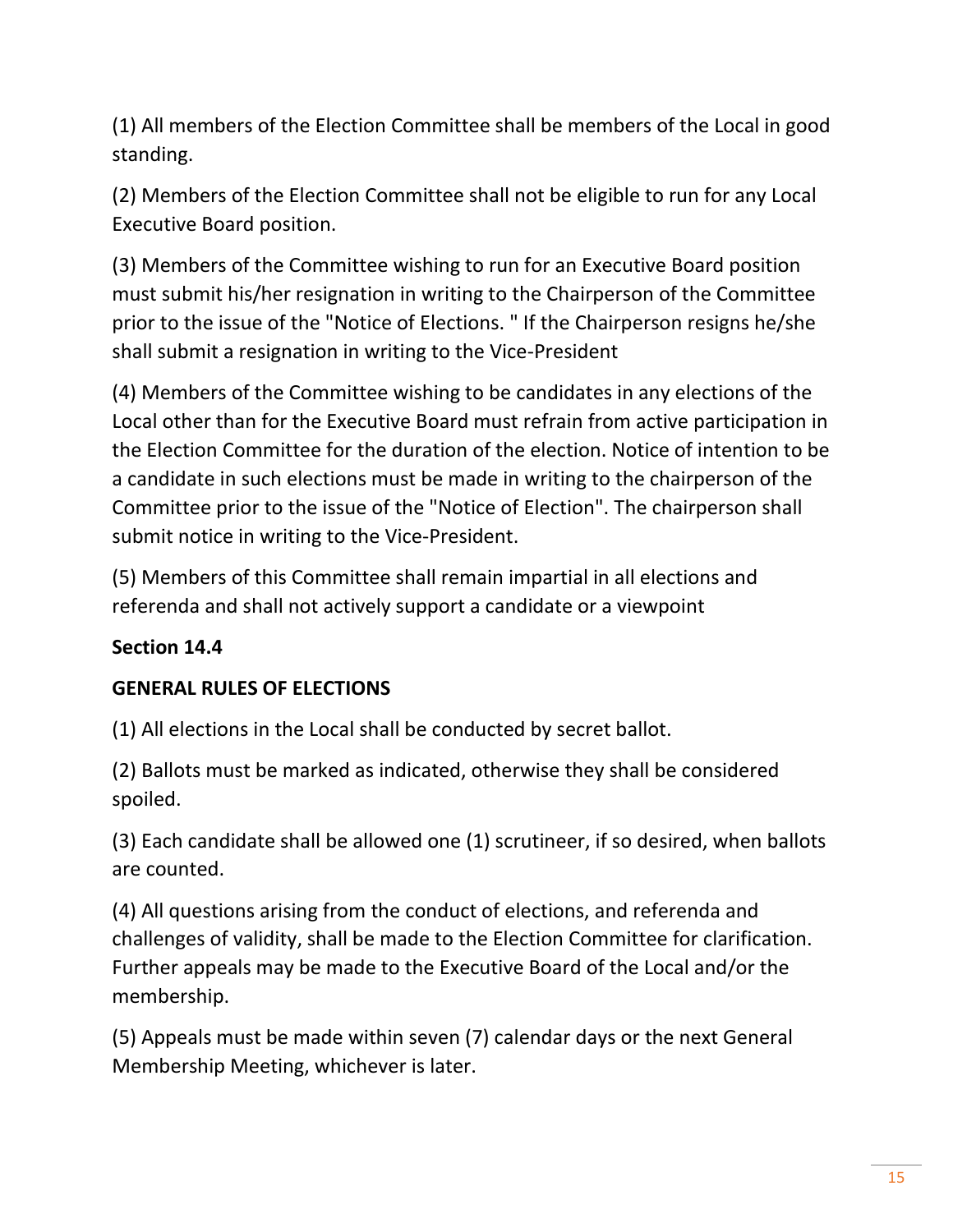(6) Full disclosure of all election and referenda results shall be made available to the membership of the Local.

(7) Ballots must be kept sealed for a period of one (1) year after the election, or longer in the event of an appeal.

(8) If a tie renders any election indecisive, a run-off election shall be conducted and the nominees who tied for such position shall be automatic nominees on the next ballot.

(9) If, in the view of the Election Committee, certain provisions of these "Rules and Procedures" would prevent fair elections, alternate arrangements may be made with the approval of either the Executive board or the membership.

# **Section 14.5**

### **THE ELECTION OF THE EXECUTIVE BOARD**

(1) The Executive Board shall be nominated in the months of September and October. of each even numbered year (remove) and elected in the months of November and December of the same year for a three (3)

(2) Notice of election must be made at least fifteen (15) days prior to the closing date for nominations. This notice shall be made at a regular monthly meeting and posted on bulletin boards.

(3) The notice of election must provide details of the time and manner of submitting nominations. The notice shall also give notice of the election schedule.

(4) There .shall be at least three (3) nominator on each nomination submitted and all parties must be members of the Local in good standing.

(5) Voting must be completed by December 31 st of that year and the elected shall be sworn in and assume office no later than the first Executive Board meeting of the following year.

(6) All members of the Executive Board shall be elected simultaneously and candidates may seek only one office

(7) The election of Local President, Vice-Presidents, Secretary, and Treasurer, shall be by plurality vote. If a tie renders an election indecisive, a run-off election shall be conducted.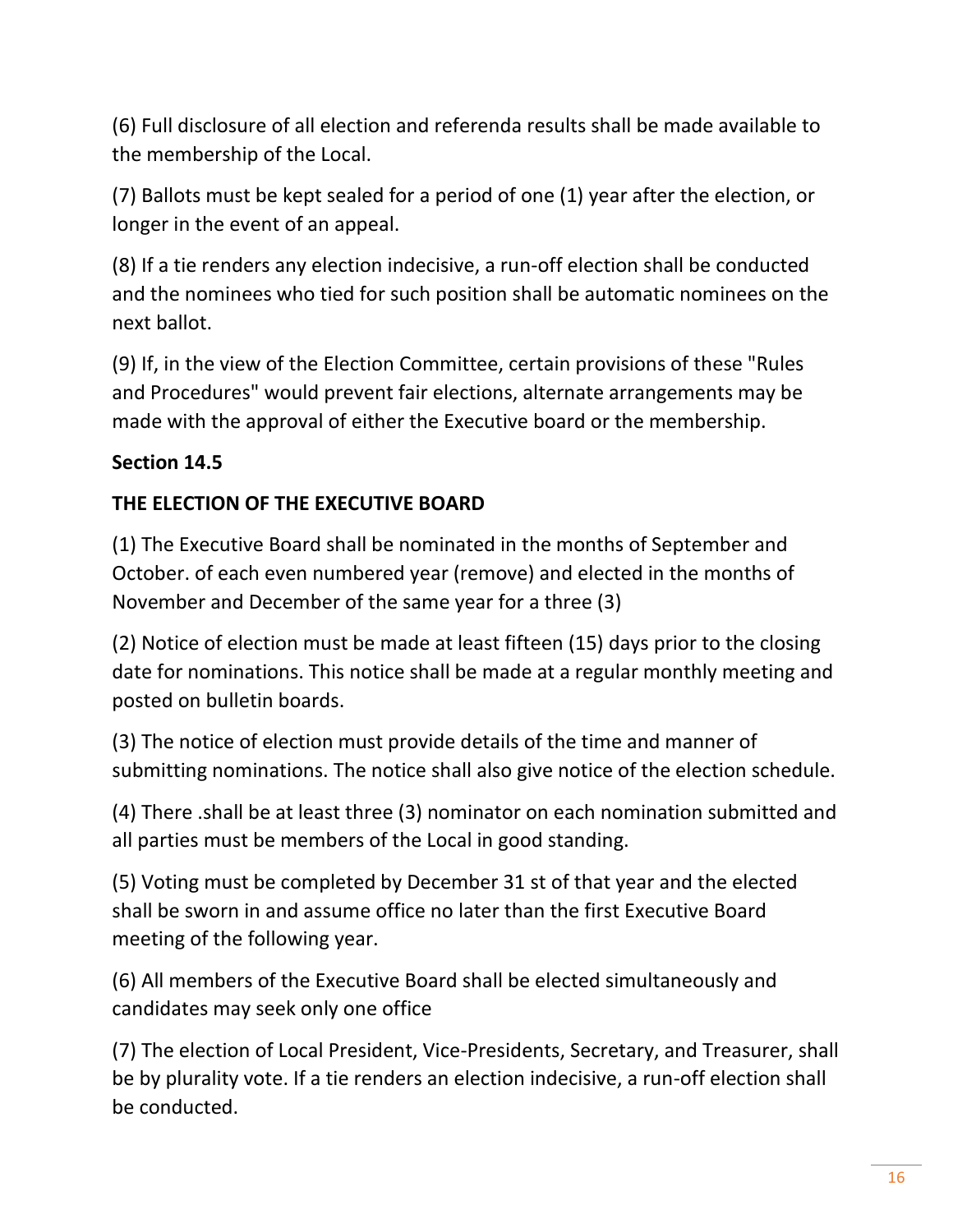(8) In the election of Chief Stewards, since 3 Chief Stewards are to be elected, members shall be allowed up to three votes. The three candidates with the most votes shall be declared elected. If a tie renders the election indecisive, a run-off shall be conducted and the nominees who tied for such position on the first ballot shall be nominees on the second ballot.

(9) The Election Committee shall determine the actual mechanics of the election within the provisions of these rules.

(10) The Election Committee shall provide and be responsible for all forms and ballots, necessary for the election.

(11) The Election Committee shall provide an equitable forum for candidates to introduce themselves to the membership.

### **Section 14.6**

### **THE ELECTION OF LOCAL STEWARDS**

(1) Stewards shall be nominated and elected for a three (3) in the months of January, February in the year immediately following the election of the Executive Board.

(2) Stewards shall be nominated and elected from and by the group they will represent.

(3) Notice by posting of such elections and the closing date for nominations must be made at least fifteen (15) days prior to the closing date for nominations.

(4) There must be at least three nominators who are members in good standing on each nomination form.

(5) Voting shall be by secret ballot and the final voting day must be within twentyeight (28) days of the close of nominations and must also be specified on the" Notice of Election".

(6) Election of Stewards shall be by plurality

(7) The returning officer, a member of the election Committee, shall determine the actual election logistics within the framework of these rules.

#### **Section 14.7**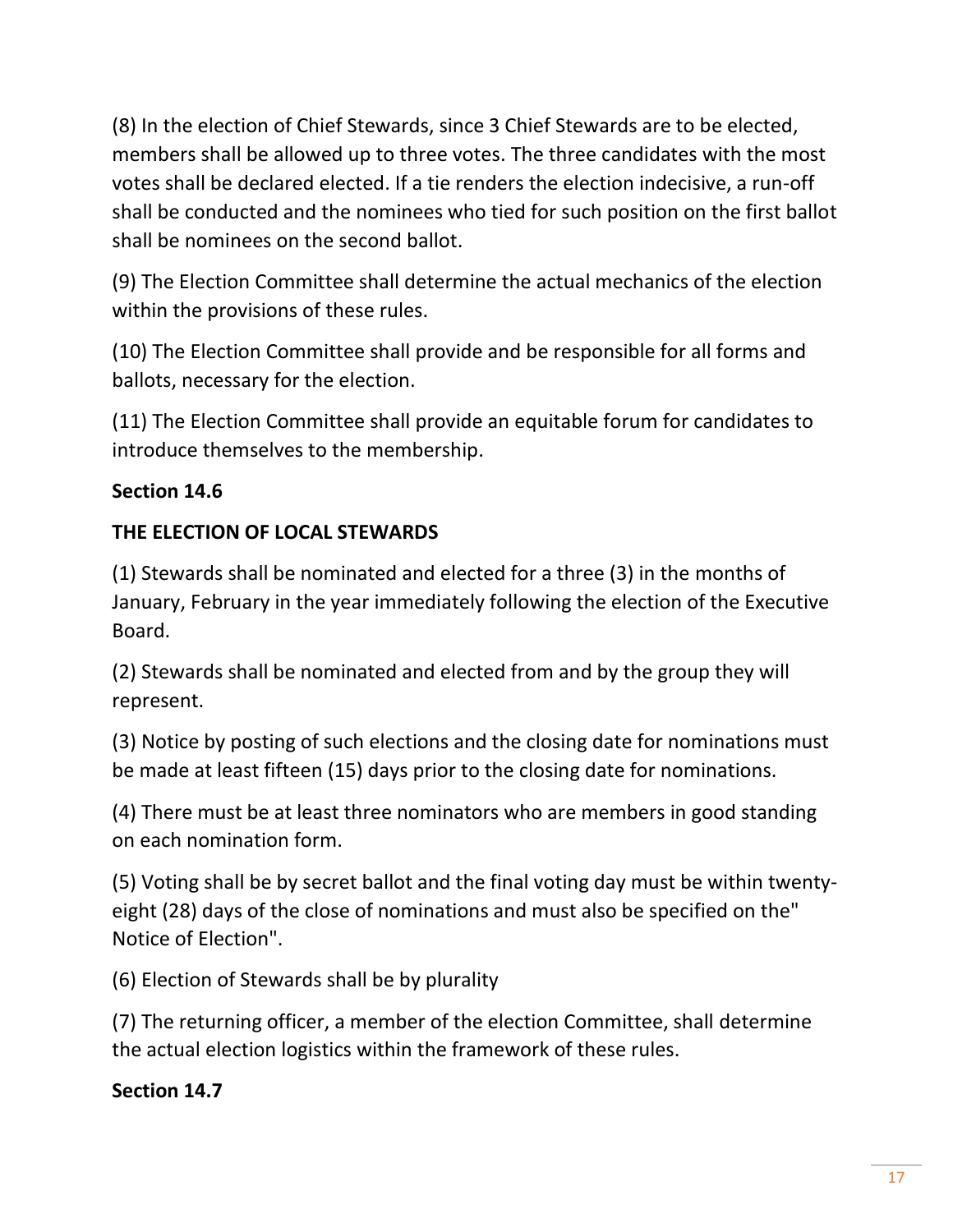# **ELECTION OF DELEGA TES TO NATIONAL CONVENTION**

(1) Delegates to the Unifor Convention must be elected in time to provide sufficient notice to the National Union.

(2) Delegates to Special Conventions shall be elected at least two (2) weeks prior to such a convention.

(3) The number of delegates to be elected shall be determined by the Constitution and the Local Bylaws.

(4) A plurality vote shall be held to determine these delegates and their alternates.

(5) In each ballot the eligible voters shall have one vote for each delegate to be elected. I.e. If six (6) delegates are to be elected, members may vote for six (6) different candidates, however a vote for any number of candidates, up to six will be allowed).

(6) Alternates shall be declared from the runners-up with the most votes.

(7) Should a tie render an election indecisive, a run-off election shall be held with the tied candidates as automatic nominees. (remove entirely)

# **Section 14.8**

# **ELECTION OF DELEGATES TO BARGAINING CAUCUS**

(1) In order for a member of Local 25 to be an eligible candidate and stand for election as the Craft representative for the Toronto area on the Bargaining Committee, that person must first be elected as a delegate to the bargaining caucus for that round of bargaining.

(2) The number of delegates to the bargaining caucus, as set forth by the National convention, shall be determined by the number of members in the Local.

(3) The actual time of such elections shall be determined by the Election Committee but must be sufficiently prior to the preparations for bargaining.

(4) These delegates shall be elected by a plurality of members voting by secret ballot.

(5) Runners-up shall be eligible to run for a position of alternate if available.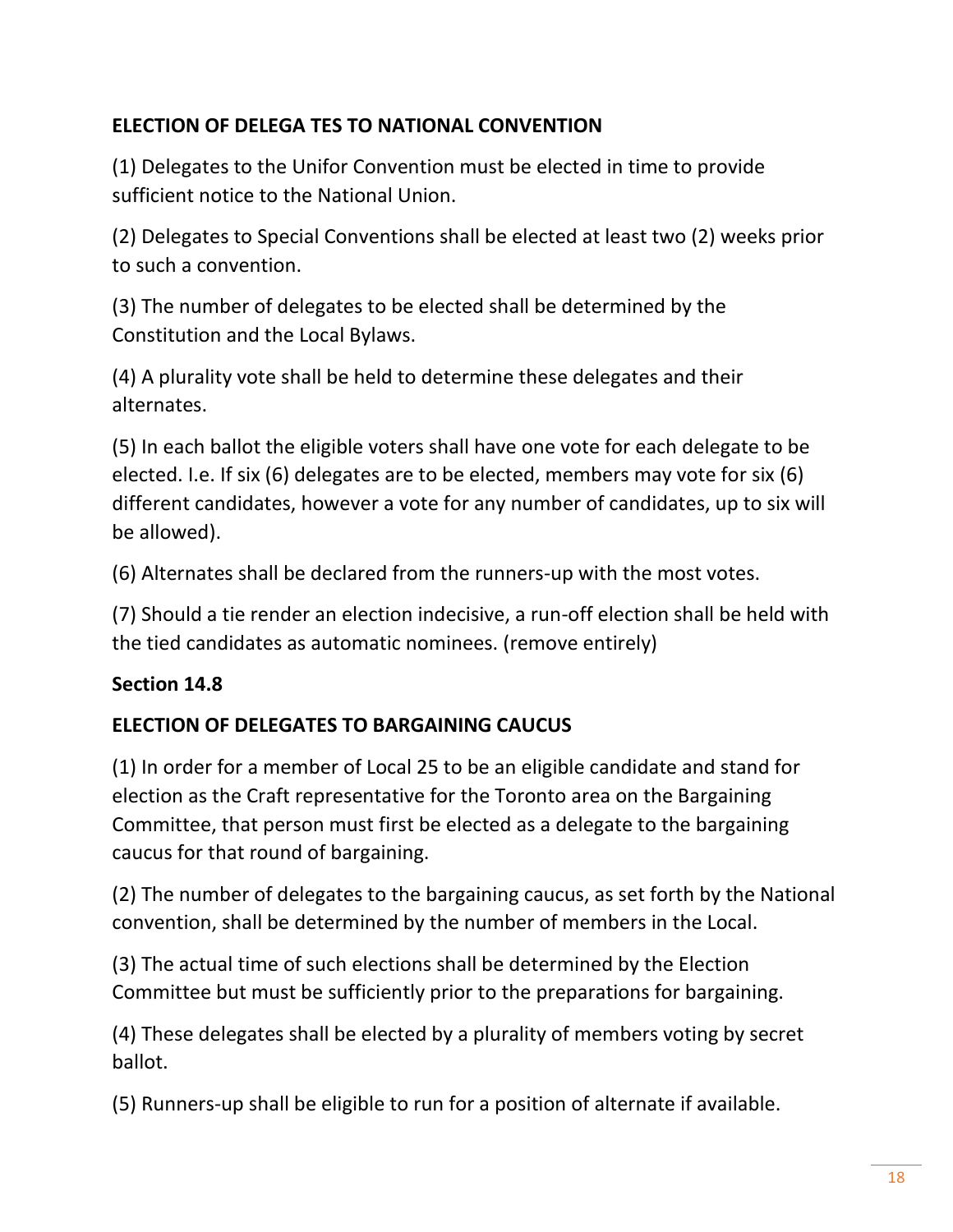### **Article 15**

#### **REFERENDUM OF THE LOCAL**

The Local election committee shall submit any question to a referendum of the membership when twenty percent (20%) of the membership of the Local have signed a petition containing the referendum question. Questions submitted to referendum shall be determined by a majority vote of those voting on the question.

#### **Article 16**

#### **CHARGES, TRIALS AND APPEALS**

**Section 16.1** 

#### **Charges**

(1) Members of the Local may be reprimanded, suspended or expelled, in the manner provided in these Bylaws, for any of the offenses enumerated in the Constitution. Members of the Local may be reprimanded, suspended or expelled for performing acting or temporary management work when the Craft and Services Collective Agreement has expired.

(2) Charges must be made in accordance with Article 18 of the Constitution.

#### **Section 16.3**

#### **Appeals**

A member or officer of the Local, upon being found guilty of charges has the right to appeal as provided in Article 18 of the Constitution.

**Article 17** 

#### **RECALL OF LOCAL OFFICERS**

#### **Section 17.1**

#### **Recall Petition against Local Officers**

A petition for recall of an Officer of the Local: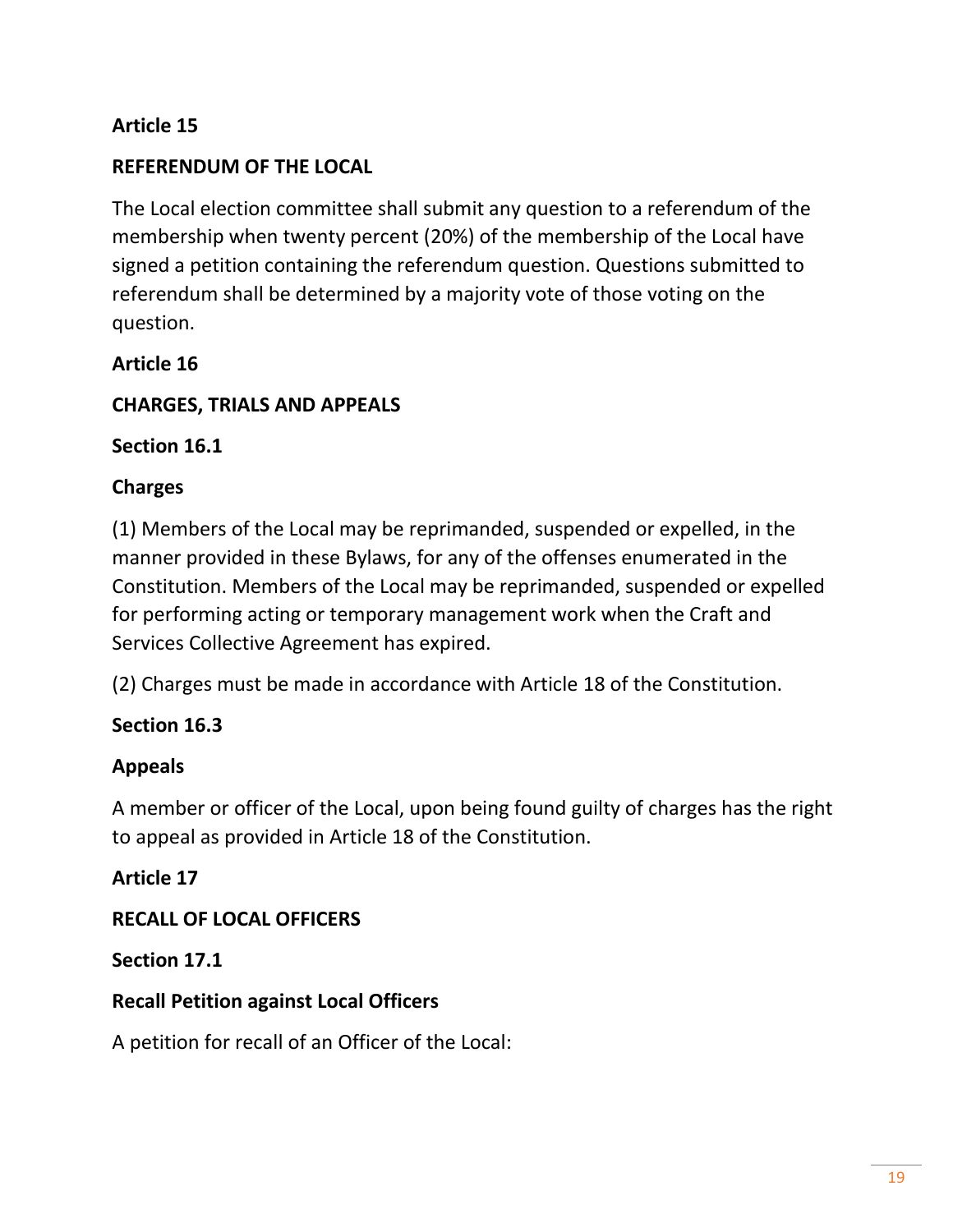(1) May be preferred by twenty-five percent (25%) of the membership of the Local

(2) Shall be in writing and signed by the accusing members;

(3) Shall contain the description of the offense or offenses and the approximate dates thereof;

(4) Shall be filed with the Secretary of the Local, provided, however, that a petition directed against the Secretary shall be filed with the President of the Local

# **Section 17.2**

# **Suspension Pending Determination**

A Local Officer against whom a petition for recall as provided for in this article has been filed for on grounds of embezzlement, larceny, or willful misapplication of Local assets, shall forthwith be suspended, pending the determination of the recall proceedings The Local shall cause a substitute to be appointed to serve in his or her stead during his or her suspension.

# **Section 17.3**

# **Recall Procedure**

Local Officers shall be recalled by an affirmative vote of two-thirds (2/3) of the members voting on the question in a referendum. The Election Committee shall post on board and website the notice of referendum within thirty (30) days of receipt of the recall petition

**Article 18** 

# **LOCAL DUES AND ASSESSMENTS**

# **Section 18.1**

# **Local Dues**

Each member of the Local shall pay dues in the amount determined by a majority of those members in good standing. Changes to the Local dues structure shall be made only by secret ballot or by a vote conducted at a regular or special meeting of the Local where a quorum is present; if the question has been advertised on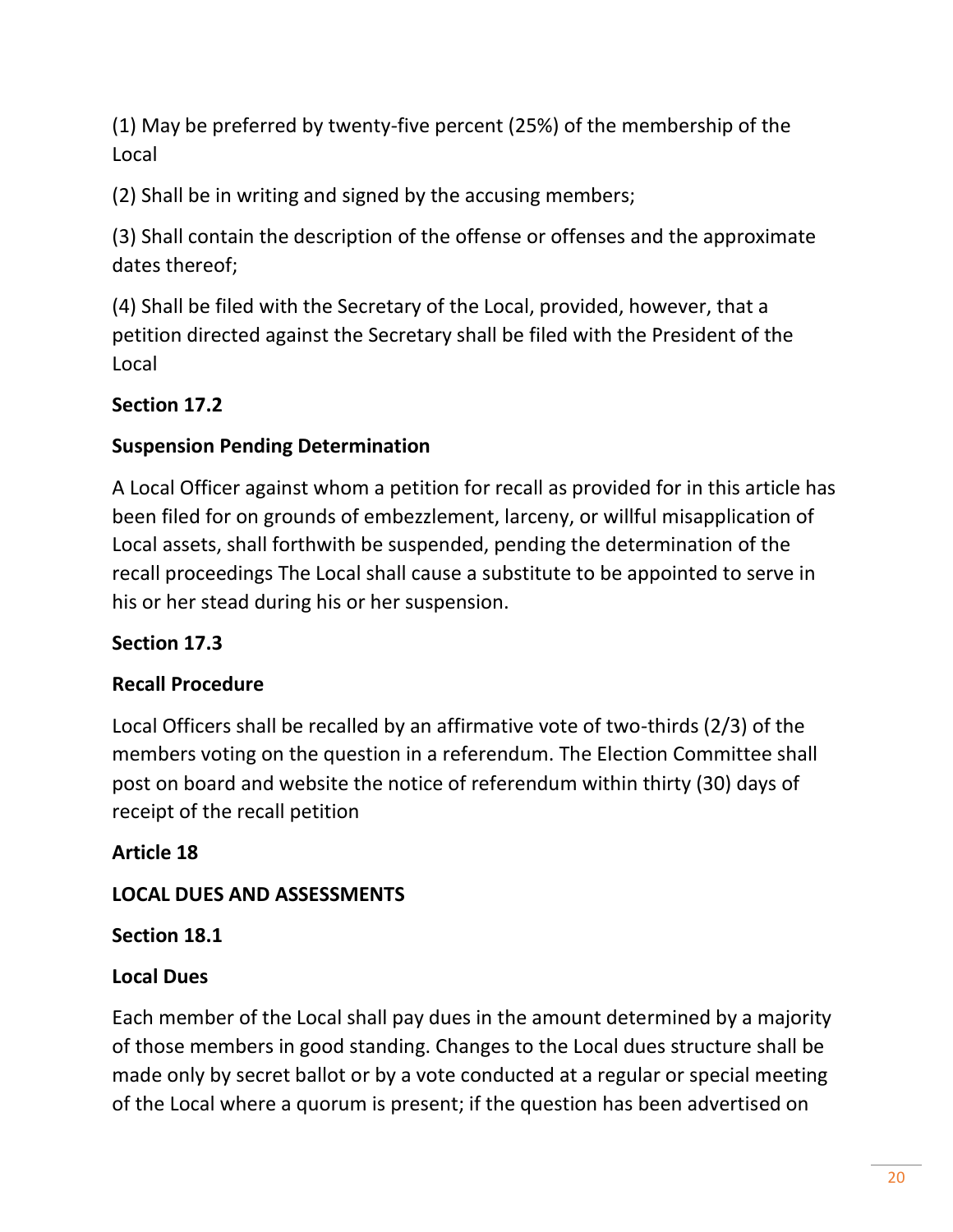bulletin boards and the Unifor 25 website at least twenty-one (21) days in advance of the meeting.

### **Section 18.2**

### **Local Special Assessments**

The Local may levy a special assessment only in the same manner as provided for changing the dues. However, any special assessment levied shall be in compliance with Article 15 the Constitution.

### **Section 18.3**

Any dues increase past passed in compliance with Article 15G of the Constitution shall become effective immediately to the members of Local 25 in their dues payment.

#### **Section 18.4**

### **Defence fund surcharge**

When a surcharge in accordance with Article 17C of the Constitution is passed by the Canadian Council it will be deemed effective immediately to the members of Local 25 and will remain in effect for the period specified.

# **Article 19**

# **FISCAL YEAR AND AUDIT**

(1) The fiscal year of the Local shall be from January 1st of each year up to and including December 31st of the same year.

(2) The financial records of the Local shall be audited by the Trustee Committee as frequently as required by Article 15 of the Constitution. The results of such audits shall be forwarded to the Secretary/Treasurer of the Union, and made available for inspection of any member of the Local.

(3) A budget shall be prepared no later than February of each fiscal year. This budget will be presented to the membership for their approval at a monthly membership meeting.

(4) Notwithstanding Article 18 budget amounts cannot be exceeded by more than \$1,500 without taking the matter to the membership in a secret ballot